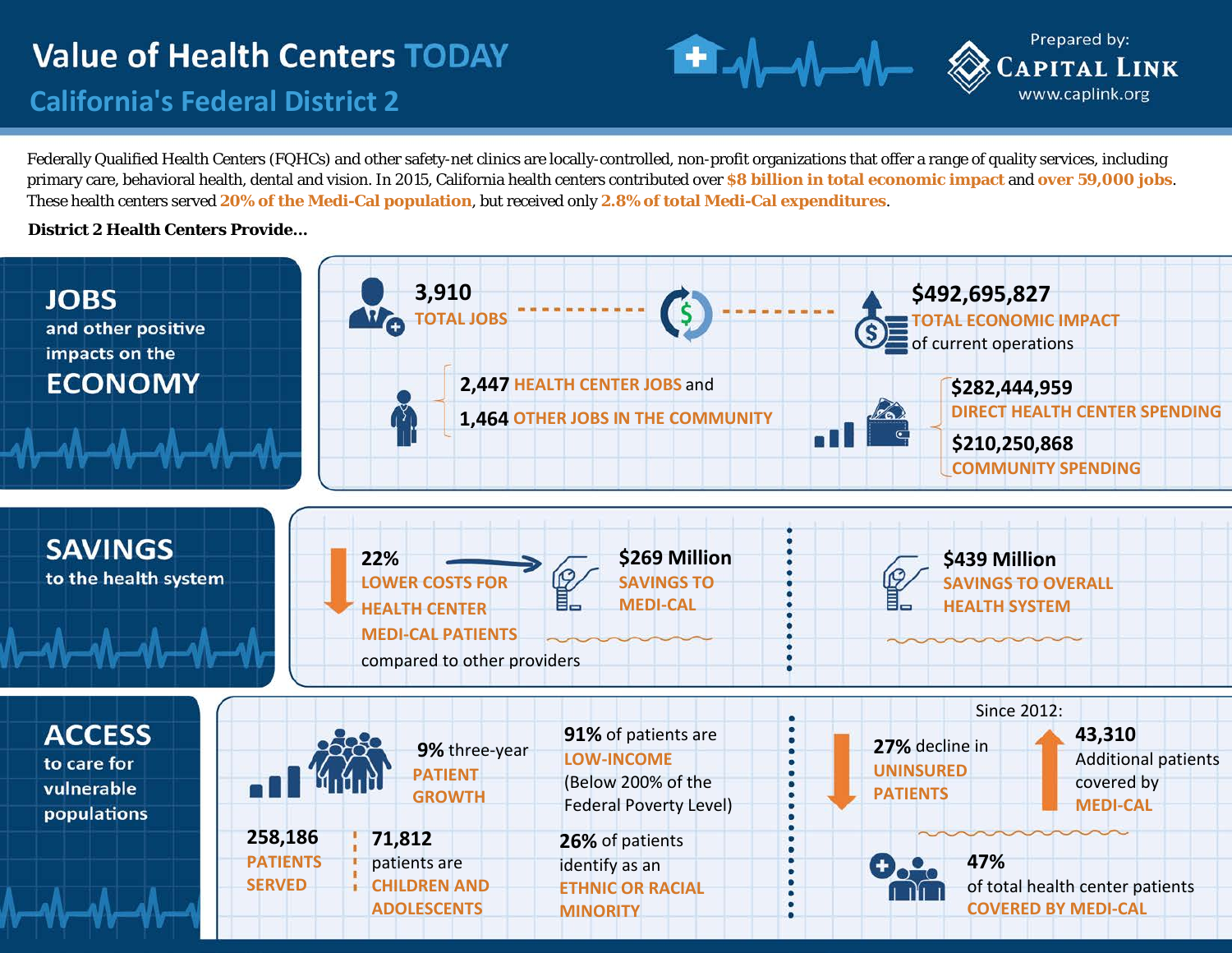# **Value of Health Centers TOMORROW?**



If Congress and the new President agree to **roll back Medicaid eligibility** to pre-Affordable Care Act levels, **eliminate subsidies for insurance plans** offered through the exchanges, and **reduce health centers' federal operating support by 70%**, the health center of tomorrow will look dramatically different than it does today. Health centers would rapidly destabilize financially, with cascading negative impacts to employees, patients, and the communities they serve. The state of California would experience a **\$3.8 billion economic reduction** and a **loss of over 27,000 jobs** from just the Health Center Program.

**Potential future impacts specific to District 2 Health Centers are highlighted below.**



Capital Link prepared this report using 2015 health center audited financial statements and Uniform Data System information. Economic impact was measured using 2015 IMPLAN Online.

© 2017 Capital Link. All Rights Reserved.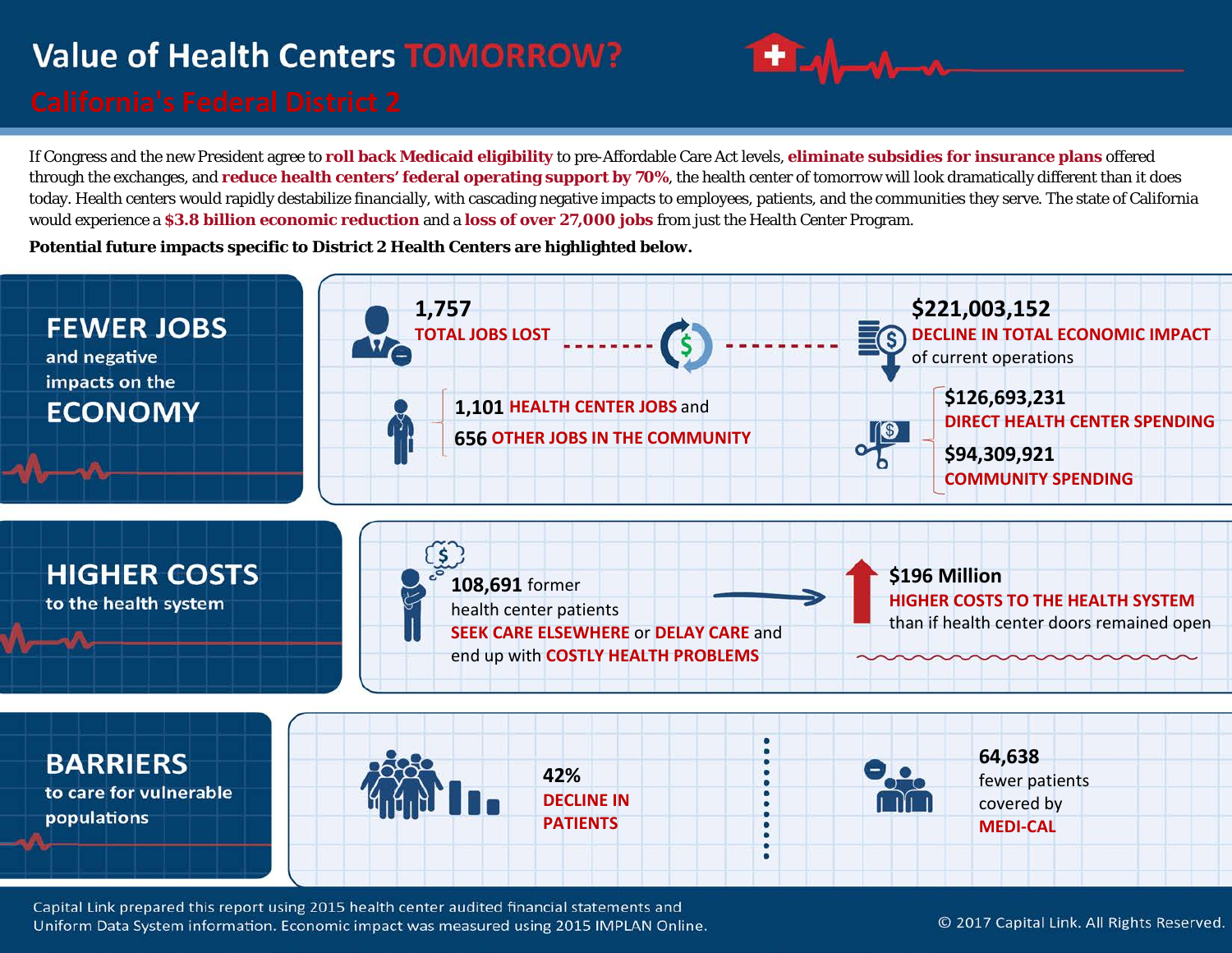## **California's Federal District 2**

#### **REFERENCES AND DATA SOURCES**

- 1. Economic and Employment Impacts: Calculated by Capital Link using 2015 IMPLAN Online.
- 2. Savings to Medi-Cal: Nocon et al. *Health Care Use and Spending for Medicaid Enrollees in Federally Qualified Health Centers Versus Other Primary Care Settings*. American Journal of Public Health: November 2016, Vol. 106, No. 11, pp. 1981-1989.
- 3. Savings to the Health System: Richard et al. *Cost Savings Associated with the Use of Community Health Centers*. Journal of Ambulatory Care Management, Vol. 35, No. 1, pp. 50–59, January/March 2012.
- 4. Access to Care for Vulnerable Populations: Bureau of Primary Health Care, HRSA, DHHS, 2015 Uniform Data System.
- 5. Fewer Jobs and Negative Impacts: Calculated by Capital Link using 2015 IMPLAN Online with the assumptions listed in #6.
- 6. Higher Costs and Barriers to Care: Calculated by Capital Link using the difference between pre-ACA levels and 2015 levels to derive the change in payer mix, operating revenue and expenses. Estimates are also based on HRSA's calculation of the national impact of a 70% loss to 330 funding. In December, 2016, HRSA estimated in a response to a request from Congress that a 70% cut to Section 330 funding would lead to 9 million patients losing access to care, 51,000 jobs lost, 2,800 sites closed, and nearly \$7.5 billion in reduced overall health center revenues. Capital Link's estimate further assumes that these losses would be spread on a pro rata basis, according to the 2015 "share" of patients, FTEs and revenues of grantees.

#### **Summary of 2015 Economic Activity**

#### Stimulated by Current Operations

|                     |               | <b>Economic Impact</b> | Employment (# of FTEs <sup>*</sup> ) |
|---------------------|---------------|------------------------|--------------------------------------|
| Community<br>Impact | <b>Direct</b> | \$282,444,959          | 2.447                                |
|                     | Indirect      | \$74,399,782           | 481                                  |
|                     | Induced       | \$135,851,086          | 983                                  |
|                     | Total         | \$492,695,827          | 3,910                                |

#### **Summary of Projected Economic Losses**

Stimulated by Projected Losses After Medi-Cal Roll back and Cuts to Federal Operating Support

|                     |                | <b>Economic Impact</b> | Employment (# of FTEs <sup>*</sup> ) |
|---------------------|----------------|------------------------|--------------------------------------|
| Community<br>Impact | <b>Direct</b>  | \$126,693,231          | 1,101                                |
|                     | Indirect       | \$33,372,693           | 216                                  |
|                     | <b>Induced</b> | \$60,937,228           | 441                                  |
|                     | Total          | \$221,003,152          | 1,757                                |

\*Full-Time Equivalent (FTE) of 1.0 means that the person is equivalent to a full-time worker. In an organization that has a 40-hour work week, a person who works 20 hours per week (i.e. 50 percent time) is reported as "0.5 FTE." FTE is also based on the number of months the employee works. An employee who works full time for four months out of the year would be reported as "0.33 FTE" (4 months/12 months).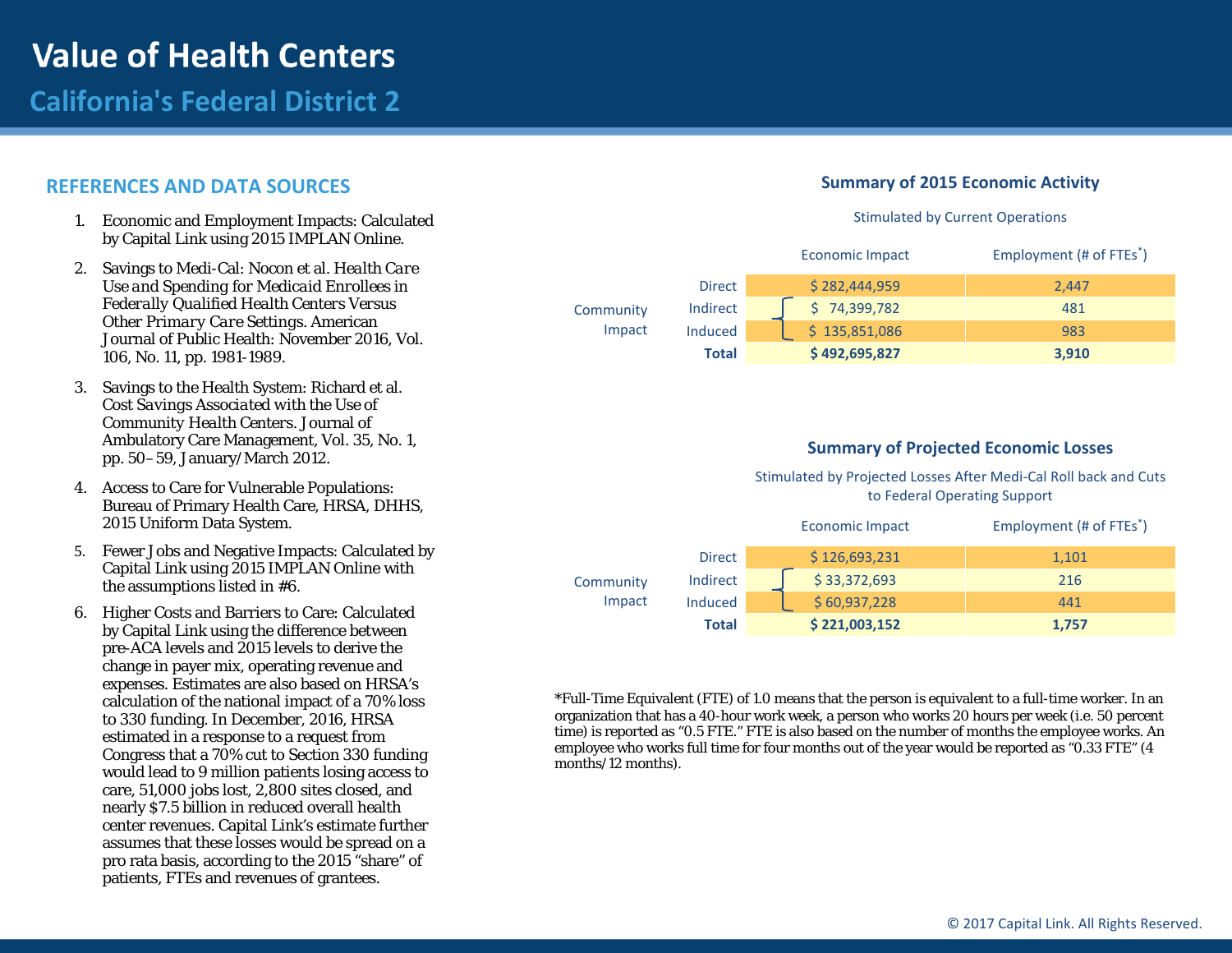## **California's Federal District 2**

### **HOW ECONOMIC IMPACT IS MEASURED**

Using IMPLAN, integrated economic modeling software, this analysis applies the "multiplier effect" to capture the direct, indirect, and induced economic effects of health center business operations and capital project plans. IMPLAN generates multipliers by geographic region and by industry combined with a county/state database. It is widely used by economists, state and city planners, universities and others to estimate the impact of projects and expenditures on the local economy. This analysis was conducted using 2015 IMPLAN Online.

#### **WHAT ARE DIRECT AND COMMUNITY IMPACTS?**

Direct impacts result from health center expenditures associated with operations, new facilities, and hiring.

Community impacts can be indirect, resulting from purchases of local goods and services, and jobs in other industries.



Community impacts can be induced, resulting

from purchases of local goods and services at

a household level made by employees of the

health center and suppliers.